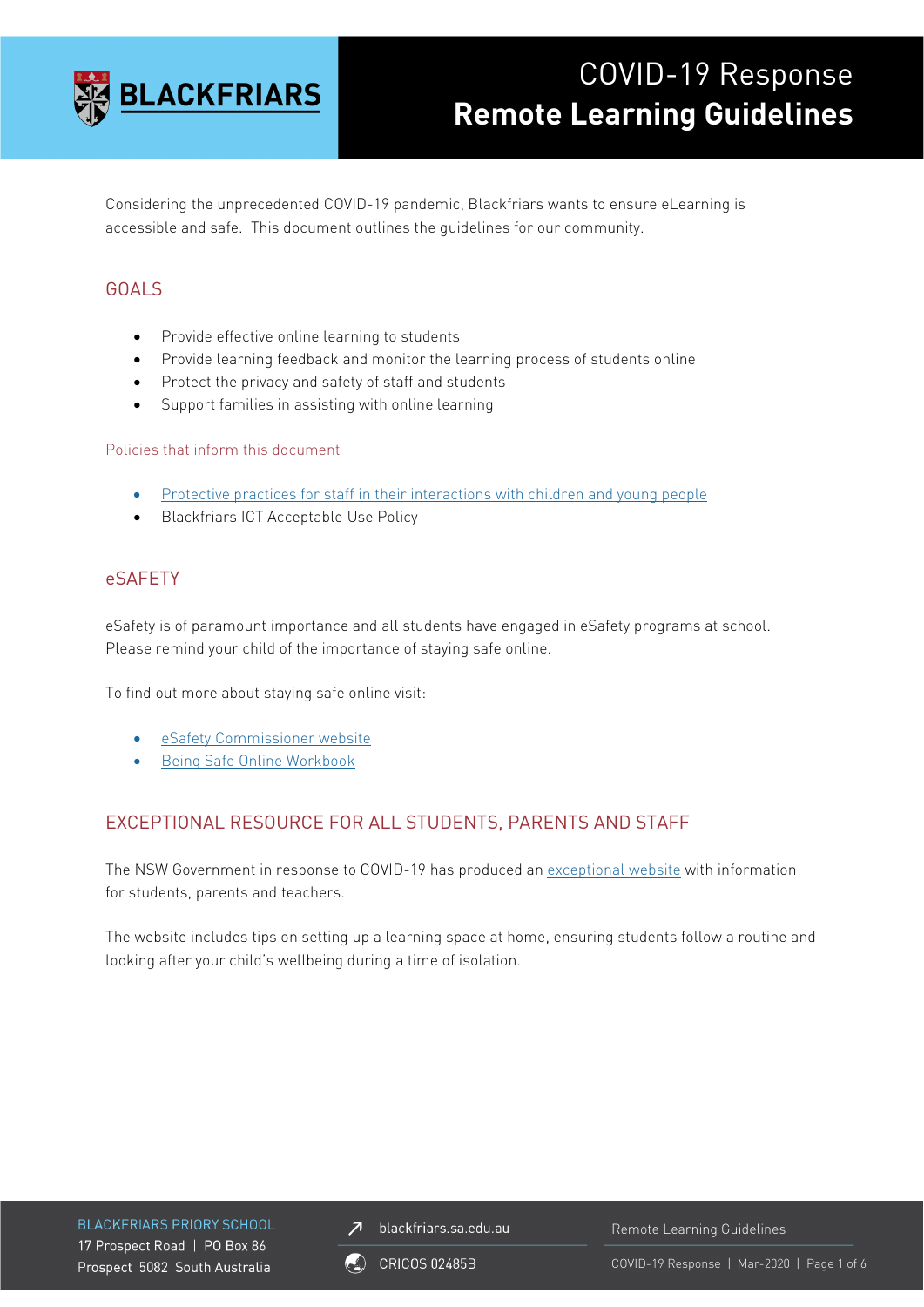

# PLATFORMS

Blackfriars utilises SEQTA as our learner management system and Seesaw in our Reception to Year 3 classes. SEQTA will be the standard for our online learning. Other programs may be utilised by staff in addition to SEQTA depending on the subject, year level and pedagogy.

| Year Level          | Standard     | Additional options   |
|---------------------|--------------|----------------------|
| Reception to Year 3 | Seesaw       |                      |
| Years 4 to 6        | SEQTA        | OneNote              |
| Years 7 to 11       | <b>SEQTA</b> | OneNote              |
| Year 12             | <b>SEQTA</b> | OneNote and MS Teams |

# WEBSITES UTILISED BY BLACKFRIARS STAFF AND STUDENTS

Several eLearning websites are already utilised by students and staff and these will continue to be used and their libraries expanded.

Our own [Hallinan Library](https://library.blackfriars.sa.edu.au/) has the following collection of subscriptions that are all available to your son using his login. Teachers will provide relevant links and direction to required and recommended resources through their individual lesson plans and SEQTA pages.

The passwords and logins for these resources have been emailed to all students.

- Gale Database
- Digital Learning Resources
- The Conversation
- Research Help
- Referencing Help
- Issues in Society
- Britannica School
- Wheelers Primary and Senior online eBooks
- Click View online educational video streaming
- A-Z World Culture
- Links to useful websites

In addition, students and/or staff can access, through SEQTA, textbooks and online learning to support your son through our subscriptions to:

- Jacaranda Online (Jacplus)
- Scholastic
- Education Perfect
- Cambridge Education
- Word flyers
- Gizmo Science Learning (Explore Learning)
- Understanding Faith
- To Know Worship and Love
- [ABC Education](https://education.abc.net.au/home#!/home)
- [TedEd](https://ed.ted.com/)
- [NSW Schools Online Education Resource](https://education.nsw.gov.au/teaching-and-learning/curriculum/learning-from-home/teaching-and-learning-resources/other-digital-learning-resources)

**BLACKFRIARS PRIORY SCHOOL** 17 Prospect Road | PO Box 86 Prospect 5082 South Australia

 $\overline{\mathcal{A}}$  blackfriars.sa.edu.au

Remote Learning Guidelines

**CRICOS 02485B**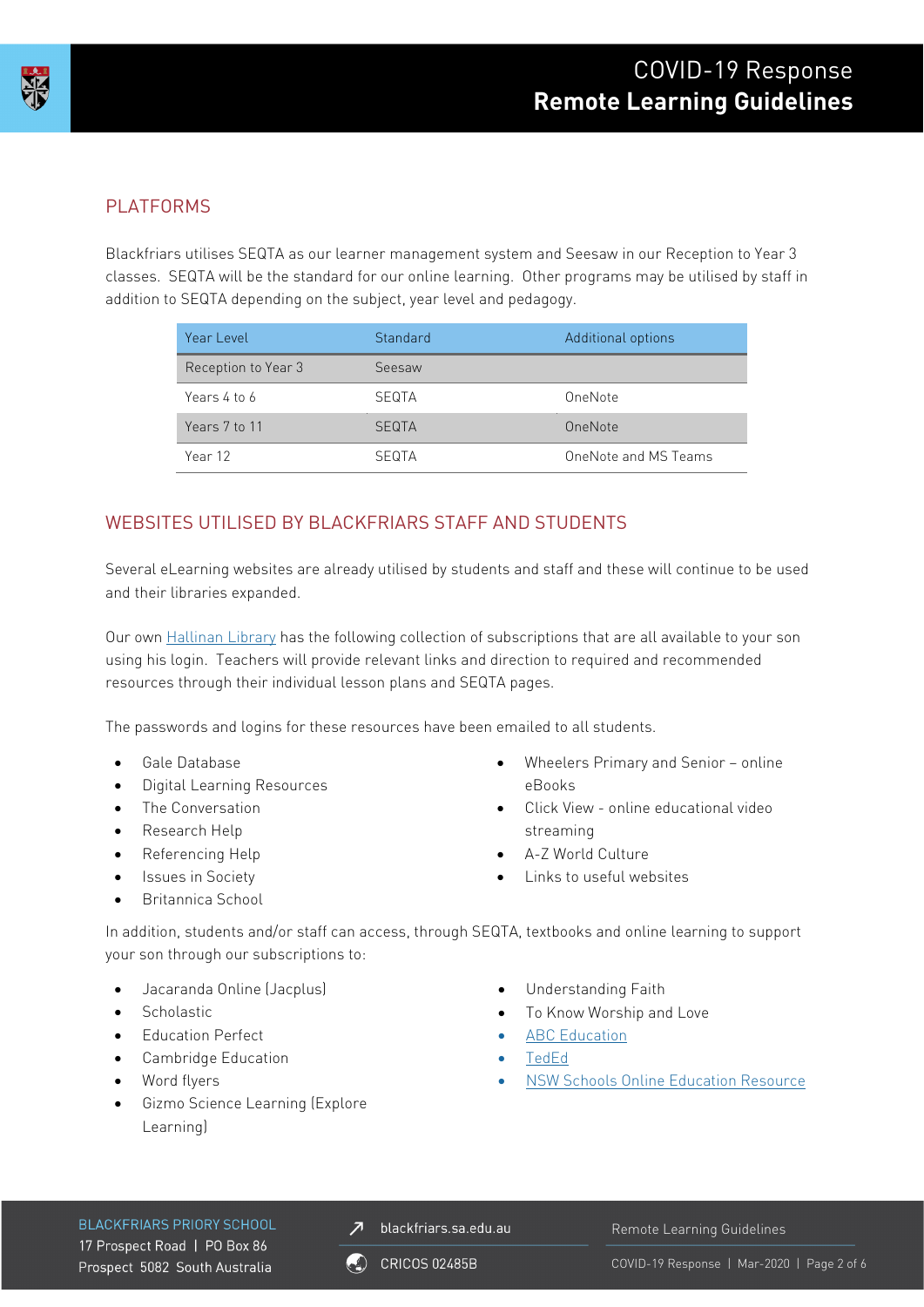# COVID-19 Response **Remote Learning Guidelines**



# FUNCTIONALITY

SEQTA is an outstanding product and provides our community with the ability to engage safely and effectively with learning, teaching and assessment. Forums, class content, resources, teacher directions, student engagement and parental feedback are all possible through SEQTA.

Teams is a Microsoft product that allows for remote collaboration. It is an excellent tool, however there are some child protection limitations that have forced us to rationalise what software policies are activated. These limitations are:

- Stage 2 subjects only
- No video and no student-initiated chat groups
- Teacher-initiated audio discussion
- Teacher-initiated chat groups
- Teacher-initiated desktop sharing
- Teacher-initiated electronic whiteboard

Microsoft OneNote provides the opportunity for the live drafting of work and it can be integrated into Teams for Stage 2 students.

# LIAISING WITH STAFF AND TIMETABLED LESSONS

Students are to follow their existing SEQTA timetable. This normality is critical for their mental wellbeing. Some students may want to wear their school uniform or be active outside in their cocurricular uniform. This is a perfectly normal response and should not be discouraged.

Staff will be available each school day between 8.40 am and 4.00 pm. Students will follow their normal timetable and teachers will be online for them at the time of their scheduled lessons. Parents and students can request staff contact through phone calls, email and Direqt messages.

When staff call your home, the number will be private or caller-ID blocked.

Timetabled lessons are important for staff and student mental health as it provides a structure to their day and a sense of normality. Please ensure your son follows their normal timetable.

In addition, please ensure your son goes to bed on time and wakes daily, ready to start lesson 1 fresh and alert. Recess and lunch breaks will occur at our normal times and students should head outside for fresh air and activity during these breaks.

**BLACKFRIARS PRIORY SCHOOL** 17 Prospect Road | PO Box 86 Prospect 5082 South Australia

 $\overline{\mathcal{A}}$  blackfriars.sa.edu.au

Remote Learning Guidelines

**CRICOS 02485B** 

COVID-19 Response | Mar-2020 | Page 3 of 6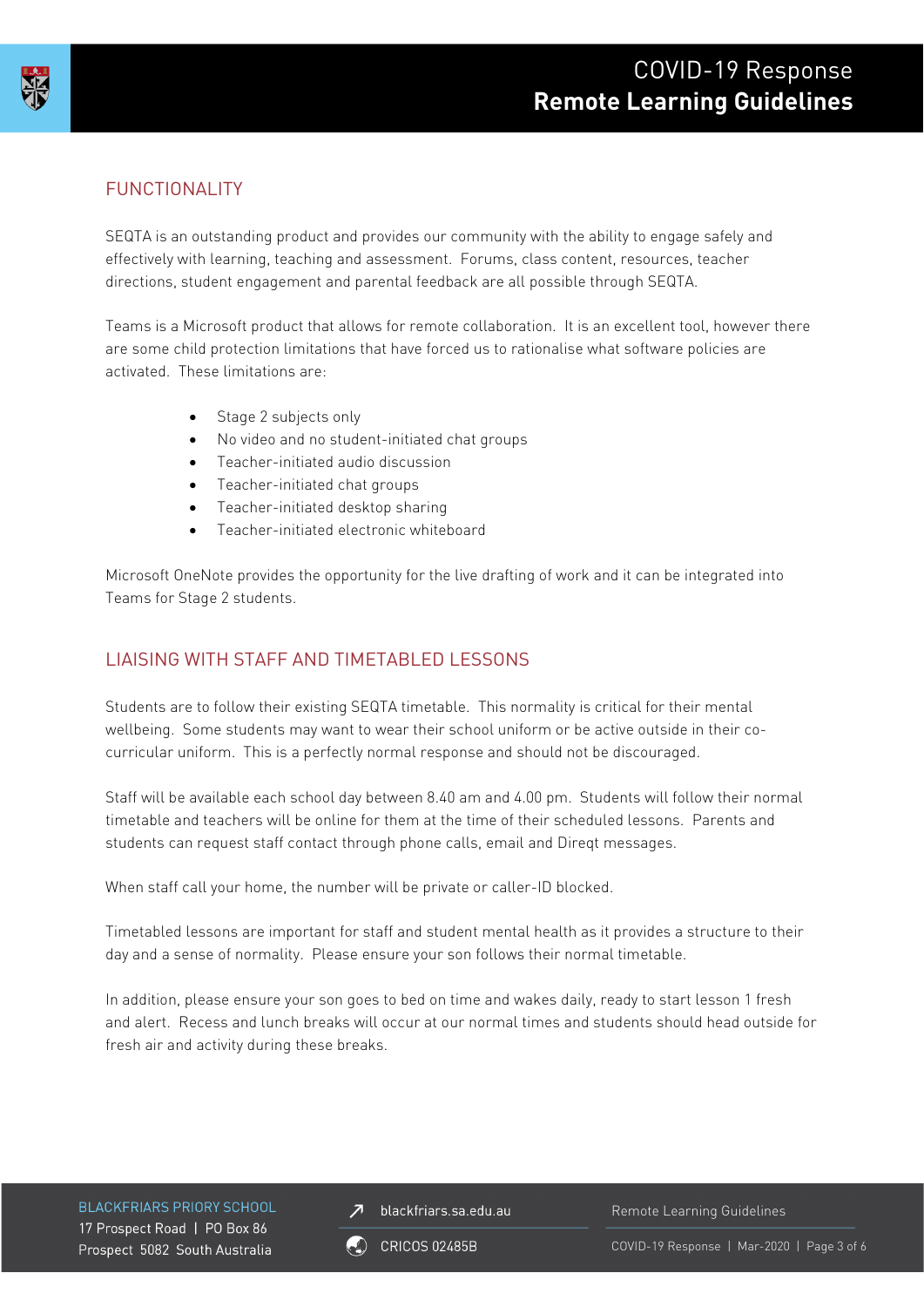

# SCHOOL, STUDENT AND FAMILY SUPPORT

Remote, online learning will only be successful if the school, students and families work together. Students will need to be disciplined and ensure work is completed and instructions followed. All students will need to check in with their teacher during their scheduled lesson time. We ask that families please monitor their son's learning daily, offer assistance and contact teachers for support.

Students may require printed texts or access to a second or larger screen to assist them in organising their learning. Having access to a printer is essential.

### FEEDBACK AND ASSESSMENT

Continuous online reporting will be available through SEQTA Marksbook. Staff will continue to provide feedback to parents and students utilising this platform.

Individual, annotated feedback will also be provided on tasks during the drafting process. Pre-recorded audio / visual will be used by staff where a more complex problem needs to be worked through.

All staff laptops are equipped with touch screens and stylus which are useful tools for providing feedback and explicit instruction.

SEQTA Forums will be utilised for live chats for all students in Years 4 to 12.

Year 12s will have the opportunity to use a locked down version of Microsoft Teams and can have audio conversations with staff, along with real time electronic whiteboard feedback.

Students are to contact their teacher through SEQTA daily planner, forums, DM or email. Students need to 'check in' for each lesson and provide ongoing evidence of learning.

#### COUNSELLING

Counselling services will continue through:

- Email
- SEQTA Direqt Messaging
- Phone conversations

Counsellors will inform parents if further face to face contact with an external medical professional is required.

Further online counselling resources can be found at **Beyond Blue**.

**BLACKFRIARS PRIORY SCHOOL** 17 Prospect Road | PO Box 86 Prospect 5082 South Australia

blackfriars.sa.edu.au

**CRICOS 02485B** 

Remote Learning Guidelines

COVID-19 Response | Mar-2020 | Page 4 of 6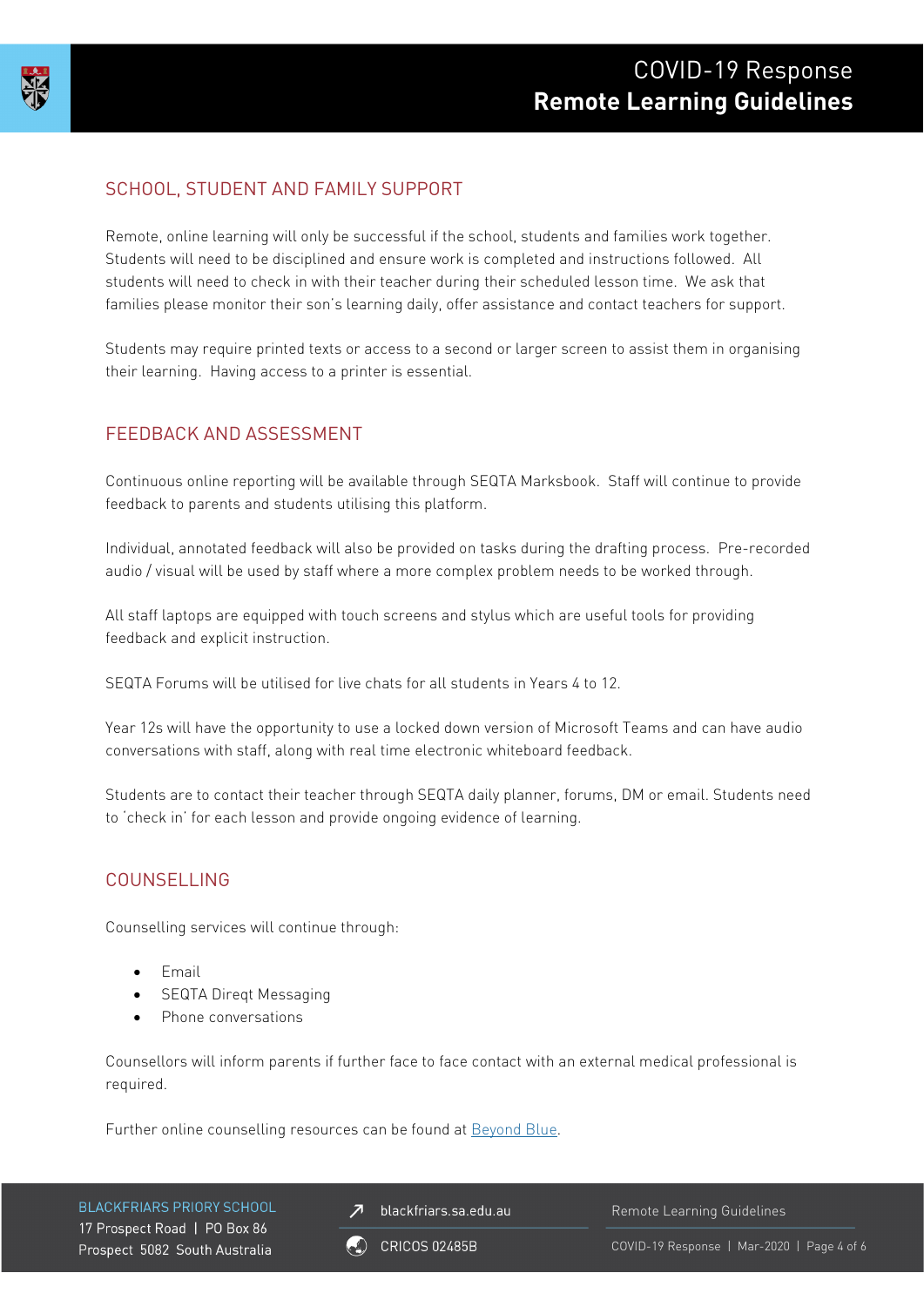

# PASTORAL CARE

The pastoral care needs of your son can be communicated through their class teacher, home group teacher or Head of House. Heads of House will be checking in with their student on a regular basis.

#### **SACE**

School will manage all SACE communication through Mr Carl Todman who is available for your questions.

The director of SACE, Prof. Martin Westwell has [these messages](https://comms.sace.sa.edu.au/pub/pubType/EO/pubID/zzzz5e72a315ab023241/?vid=txQcA2uX2Xc) for schools, families and students.

# STUDENTS WITH SPECIAL NEEDS

- Learning enrichment ESOs in conjunction with the Learning Enrichment Coordinator and subject teachers will create hard copy packs with activities to do and scaffolded and modified work to complete.
- Teachers will continue to differentiate through SEQTA
- If possible, work may be mailed home for critically at-risk students
- Learning enrichment ESOs will call home and work with the student over the phone.
	- o Ms Dina Hasaneen and ESOs are the key contacts for families of students with special needs
- Teachers will follow the learning support timetable, to ensure a copy of modified / adjusted work is shared with the ESO before class times

# PRACTICAL SUBJECTS

• Teacher directed adjustments will be made to practical classes so learning and teaching can continue to occur effectively.

# ONLINE LEARNING LIST

A comprehensive list of resources is housed on the [Hallinan Library website](https://library.blackfriars.sa.edu.au/)

# THANK YOU

Thank you to our families for your cooperation and understanding. Please be aware that processes may change as time progresses.

**BLACKFRIARS PRIORY SCHOOL** 17 Prospect Road | PO Box 86 Prospect 5082 South Australia

 $\overline{\mathcal{A}}$  blackfriars.sa.edu.au

Remote Learning Guidelines

 $\binom{2}{1}$  CRICOS 02485B

COVID-19 Response | Mar-2020 | Page 5 of 6